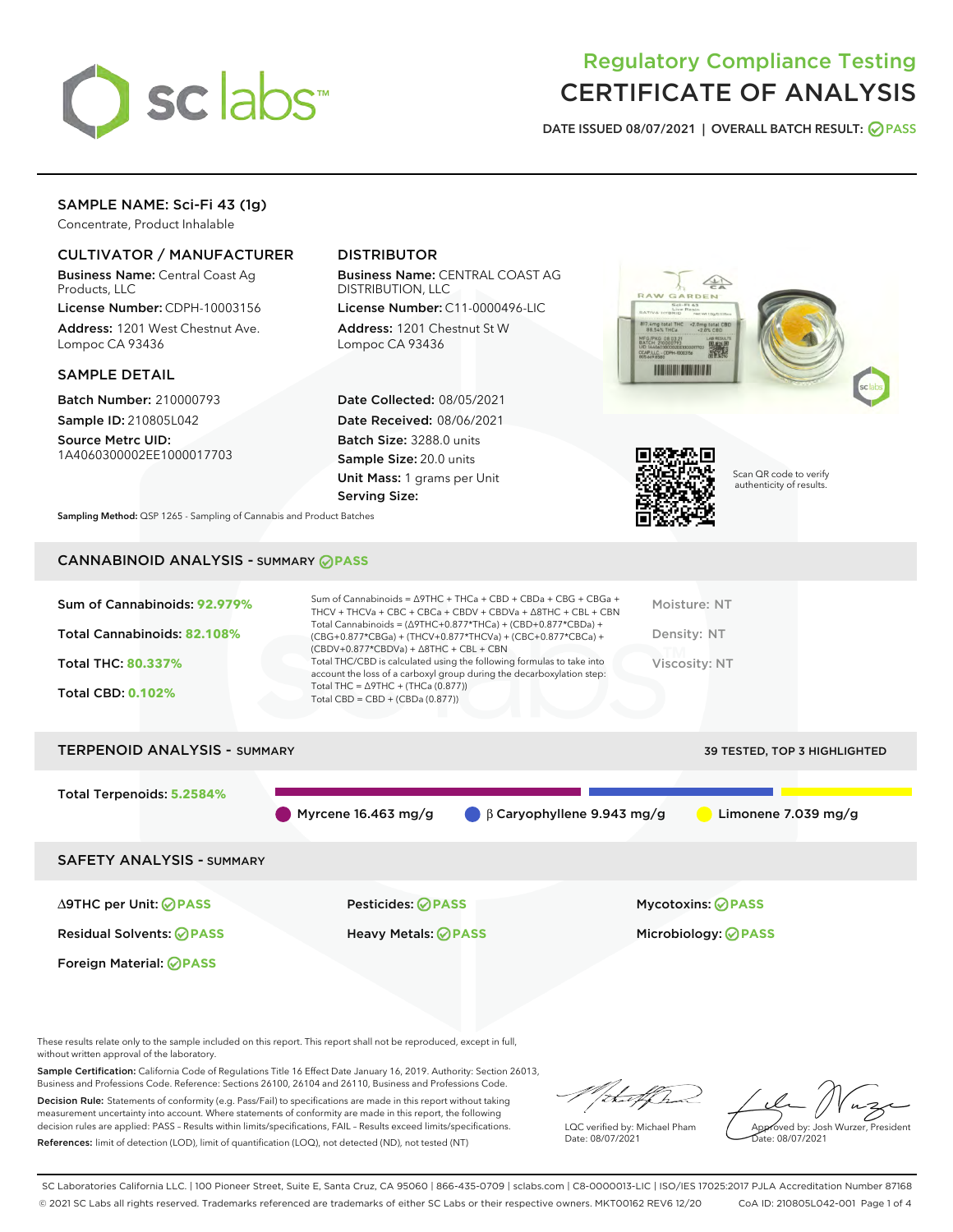



SCI-FI 43 (1G) | DATE ISSUED 08/07/2021 | OVERALL BATCH RESULT: 0 PASS

#### CANNABINOID TEST RESULTS - 08/06/2021 2 PASS

Tested by high-performance liquid chromatography with diode-array detection (HPLC-DAD). **Method:** QSP 1157 - Analysis of Cannabinoids by HPLC-DAD

TOTAL CANNABINOIDS: **82.108%** Total Cannabinoids (Total THC) + (Total CBD) + (Total CBG) + (Total THCV) + (Total CBC) + (Total CBDV) + ∆8THC + CBL + CBN

TOTAL THC: **80.337%**

Total THC (∆9THC+0.877\*THCa)

TOTAL CBD: **0.102%** Total CBD (CBD+0.877\*CBDa)

TOTAL CBG: 0.89% Total CBG (CBG+0.877\*CBGa)

TOTAL THCV: 0.325% Total THCV (THCV+0.877\*THCVa)

TOTAL CBC: 0.454% Total CBC (CBC+0.877\*CBCa)

TOTAL CBDV: ND Total CBDV (CBDV+0.877\*CBDVa)

| <b>COMPOUND</b>  | LOD/LOQ<br>(mg/g)          | <b>MEASUREMENT</b><br><b>UNCERTAINTY</b><br>(mg/g) | <b>RESULT</b><br>(mg/g) | <b>RESULT</b><br>(%) |
|------------------|----------------------------|----------------------------------------------------|-------------------------|----------------------|
| <b>THCa</b>      | 0.05/0.14                  | ±22.273                                            | 866.64                  | 86.664               |
| <b>A9THC</b>     | 0.06 / 0.26                | ±1.491                                             | 43.33                   | 4.333                |
| <b>CBGa</b>      | 0.1/0.2                    | ±0.40                                              | 7.6                     | 0.76                 |
| <b>CBCa</b>      | 0.07/0.28                  | ±0.220                                             | 4.49                    | 0.449                |
| <b>THCVa</b>     | 0.07/0.20                  | ±0.177                                             | 3.71                    | 0.371                |
| <b>CBG</b>       | 0.06/0.19                  | ±0.089                                             | 2.26                    | 0.226                |
| <b>CBDa</b>      | 0.02/0.19                  | ±0.034                                             | 1.16                    | 0.116                |
| <b>CBC</b>       | 0.2 / 0.5                  | ±0.02                                              | 0.6                     | 0.06                 |
| $\triangle$ 8THC | 0.1/0.4                    | N/A                                                | <b>ND</b>               | <b>ND</b>            |
| <b>THCV</b>      | 0.1/0.2                    | N/A                                                | <b>ND</b>               | <b>ND</b>            |
| <b>CBD</b>       | 0.07/0.29                  | N/A                                                | <b>ND</b>               | <b>ND</b>            |
| <b>CBDV</b>      | 0.04 / 0.15                | N/A                                                | <b>ND</b>               | <b>ND</b>            |
| <b>CBDVa</b>     | 0.03/0.53                  | N/A                                                | <b>ND</b>               | <b>ND</b>            |
| <b>CBL</b>       | 0.06 / 0.24                | N/A                                                | <b>ND</b>               | <b>ND</b>            |
| <b>CBN</b>       | 0.1/0.3                    | N/A                                                | <b>ND</b>               | <b>ND</b>            |
|                  | <b>SUM OF CANNABINOIDS</b> |                                                    | 929.79 mg/g             | 92.979%              |

**UNIT MASS: 1 grams per Unit**

| ∆9THC per Unit                                                                            | 1120 per-package limit | 43.33 mg/unit<br><b>PASS</b> |  |  |  |
|-------------------------------------------------------------------------------------------|------------------------|------------------------------|--|--|--|
| <b>Total THC per Unit</b>                                                                 |                        | 803.37 mg/unit               |  |  |  |
| <b>CBD per Unit</b>                                                                       |                        | <b>ND</b>                    |  |  |  |
| <b>Total CBD per Unit</b>                                                                 |                        | $1.02$ mg/unit               |  |  |  |
| Sum of Cannabinoids<br>per Unit                                                           |                        | 929.79 mg/unit               |  |  |  |
| <b>Total Cannabinoids</b><br>per Unit                                                     |                        | 821.08 mg/unit               |  |  |  |
| <b>MOISTURE TEST RESULT</b><br><b>DENSITY TEST RESULT</b><br><b>VISCOSITY TEST RESULT</b> |                        |                              |  |  |  |

Not Tested

Not Tested

Not Tested

#### TERPENOID TEST RESULTS - 08/07/2021

Terpene analysis utilizing gas chromatography-flame ionization detection (GC-FID). **Method:** QSP 1192 - Analysis of Terpenoids by GC-FID

| <b>COMPOUND</b>         | LOD/LOQ<br>(mg/g) | <b>MEASUREMENT</b><br><b>UNCERTAINTY</b><br>(mg/g) | <b>RESULT</b><br>(mg/g)                         | <b>RESULT</b><br>$(\%)$ |
|-------------------------|-------------------|----------------------------------------------------|-------------------------------------------------|-------------------------|
| <b>Myrcene</b>          | 0.008 / 0.025     | ±0.2124                                            | 16.463                                          | 1.6463                  |
| $\beta$ Caryophyllene   | 0.004 / 0.012     | ±0.3540                                            | 9.943                                           | 0.9943                  |
| Limonene                | 0.005 / 0.016     | ±0.1007                                            | 7.039                                           | 0.7039                  |
| $\alpha$ Humulene       | 0.009 / 0.029     | ±0.1039                                            | 3.238                                           | 0.3238                  |
| Linalool                | 0.009 / 0.032     | ±0.1029                                            | 2.708                                           | 0.2708                  |
| Guaiol                  | 0.009/0.030       | ±0.1118                                            | 2.369                                           | 0.2369                  |
| $\alpha$ Bisabolol      | 0.008 / 0.026     | ±0.1243                                            | 2.327                                           | 0.2327                  |
| Ocimene                 | 0.011 / 0.038     | ±0.0628                                            | 1.957                                           | 0.1957                  |
| $\beta$ Pinene          | 0.004 / 0.014     | ±0.0110                                            | 0.959                                           | 0.0959                  |
| Nerolidol               | 0.009 / 0.028     | ±0.0553                                            | 0.879                                           | 0.0879                  |
| Terpinolene             | 0.008 / 0.026     | ±0.0174                                            | 0.847                                           | 0.0847                  |
| trans-β-Farnesene       | 0.008 / 0.025     | ±0.0286                                            | 0.806                                           | 0.0806                  |
| $\alpha$ Pinene         | 0.005 / 0.017     | ±0.0064                                            | 0.748                                           | 0.0748                  |
| Terpineol               | 0.016 / 0.055     | ±0.0436                                            | 0.710                                           | 0.0710                  |
| Fenchol                 | 0.010 / 0.034     | ±0.0269                                            | 0.696                                           | 0.0696                  |
| Caryophyllene<br>Oxide  | 0.010 / 0.033     | ±0.0143                                            | 0.311                                           | 0.0311                  |
| <b>Borneol</b>          | 0.005 / 0.016     | ±0.0093                                            | 0.222                                           | 0.0222                  |
| Camphene                | 0.005 / 0.015     | ±0.0011                                            | 0.093                                           | 0.0093                  |
| Fenchone                | 0.009 / 0.028     | ±0.0023                                            | 0.078                                           | 0.0078                  |
| Citronellol             | 0.003 / 0.010     | ±0.0037                                            | 0.075                                           | 0.0075                  |
| Sabinene Hydrate        | 0.006 / 0.022     | ±0.0012                                            | 0.030                                           | 0.0030                  |
| $\gamma$ Terpinene      | 0.006 / 0.018     | ±0.0004                                            | 0.025                                           | 0.0025                  |
| Nerol                   | 0.003 / 0.011     | ±0.0011                                            | 0.024                                           | 0.0024                  |
| $\alpha$ Phellandrene   | 0.006 / 0.020     | ±0.0003                                            | 0.020                                           | 0.0020                  |
| Geraniol                | 0.002 / 0.007     | ±0.0007                                            | 0.017                                           | 0.0017                  |
| Sabinene                | 0.004 / 0.014     | N/A                                                | <loq< th=""><th><loq< th=""></loq<></th></loq<> | <loq< th=""></loq<>     |
| 3 Carene                | 0.005 / 0.018     | N/A                                                | 100                                             | <loq< th=""></loq<>     |
| $\alpha$ Terpinene      | 0.005 / 0.017     | N/A                                                | <loq< th=""><th><loq< th=""></loq<></th></loq<> | <loq< th=""></loq<>     |
| Eucalyptol              | 0.006 / 0.018     | N/A                                                | <loq< th=""><th><loq< th=""></loq<></th></loq<> | <loq< th=""></loq<>     |
| p-Cymene                | 0.005 / 0.016     | N/A                                                | <b>ND</b>                                       | ND                      |
| (-)-Isopulegol          | 0.005 / 0.016     | N/A                                                | ND                                              | ND                      |
| Camphor                 | 0.006 / 0.019     | N/A                                                | ND                                              | ND                      |
| Isoborneol              | 0.004 / 0.012     | N/A                                                | <b>ND</b>                                       | ND                      |
| Menthol                 | 0.008 / 0.025     | N/A                                                | ND                                              | ND                      |
| $R-(+)$ -Pulegone       | 0.003 / 0.011     | N/A                                                | ND                                              | ND                      |
| <b>Geranyl Acetate</b>  | 0.004 / 0.014     | N/A                                                | <b>ND</b>                                       | ND                      |
| $\alpha$ Cedrene        | 0.005 / 0.016     | N/A                                                | ND                                              | ND                      |
| Valencene               | 0.009 / 0.030     | N/A                                                | ND                                              | ND                      |
| Cedrol                  | 0.008 / 0.027     | N/A                                                | <b>ND</b>                                       | ND                      |
| <b>TOTAL TERPENOIDS</b> |                   |                                                    | 52.584 mg/g                                     | 5.2584%                 |

SC Laboratories California LLC. | 100 Pioneer Street, Suite E, Santa Cruz, CA 95060 | 866-435-0709 | sclabs.com | C8-0000013-LIC | ISO/IES 17025:2017 PJLA Accreditation Number 87168 © 2021 SC Labs all rights reserved. Trademarks referenced are trademarks of either SC Labs or their respective owners. MKT00162 REV6 12/20 CoA ID: 210805L042-001 Page 2 of 4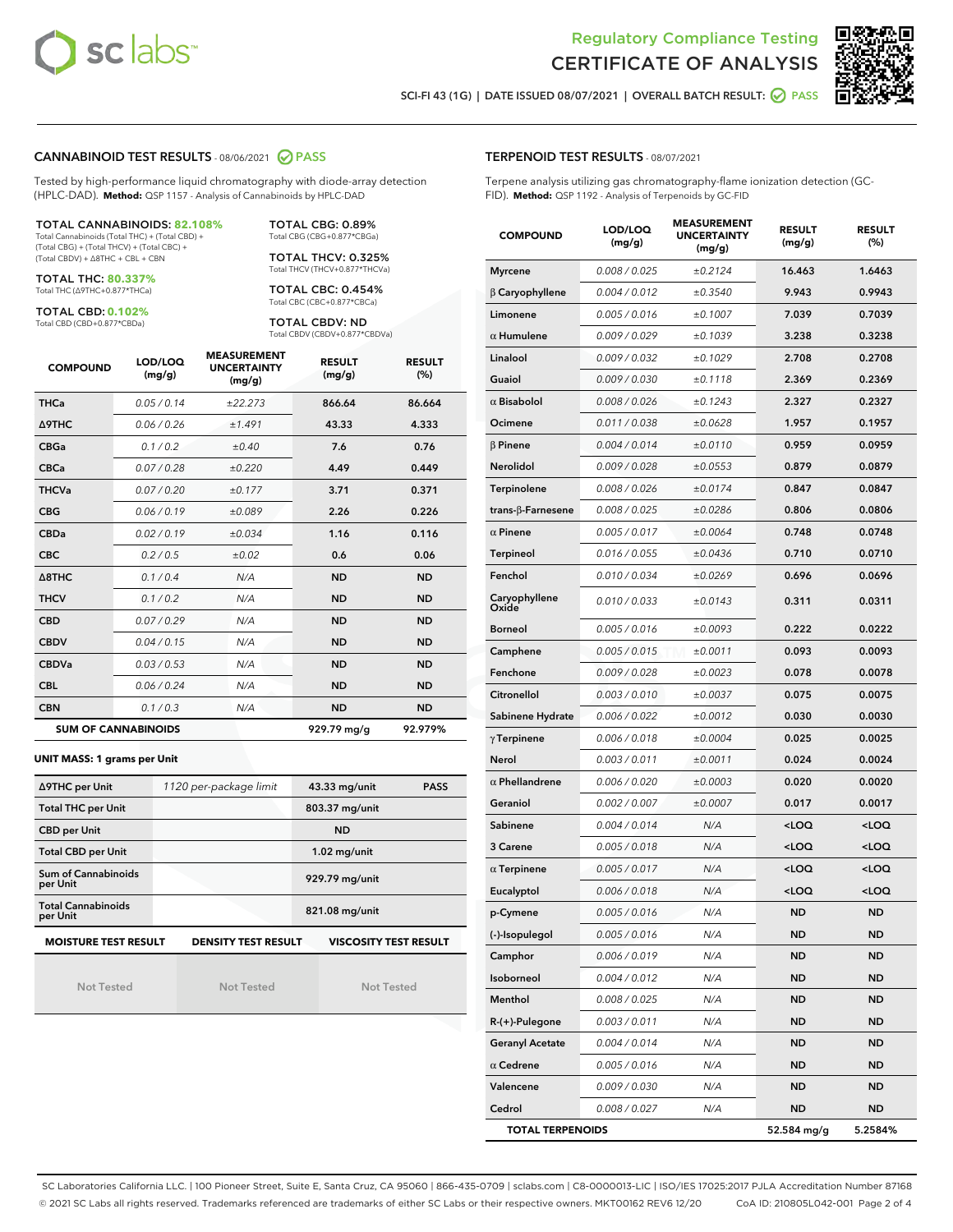



SCI-FI 43 (1G) | DATE ISSUED 08/07/2021 | OVERALL BATCH RESULT: 0 PASS

#### CATEGORY 1 PESTICIDE TEST RESULTS - 08/07/2021 2 PASS

Pesticide and plant growth regulator analysis utilizing high-performance liquid chromatography-mass spectrometry (HPLC-MS) or gas chromatography-mass spectrometry (GC-MS). \*GC-MS utilized where indicated. **Method:** QSP 1212 - Analysis of Pesticides and Mycotoxins by LC-MS or QSP 1213 - Analysis of Pesticides by GC-MS

| <b>COMPOUND</b>             | LOD/LOQ<br>$(\mu g/g)$ | <b>ACTION</b><br><b>LIMIT</b><br>$(\mu g/g)$ | <b>MEASUREMENT</b><br><b>UNCERTAINTY</b><br>$(\mu g/g)$ | <b>RESULT</b><br>$(\mu g/g)$ | <b>RESULT</b> |
|-----------------------------|------------------------|----------------------------------------------|---------------------------------------------------------|------------------------------|---------------|
| Aldicarb                    | 0.03/0.08              | $>$ LOD                                      | N/A                                                     | <b>ND</b>                    | <b>PASS</b>   |
| Carbofuran                  | 0.02 / 0.05            | $\ge$ LOD                                    | N/A                                                     | <b>ND</b>                    | <b>PASS</b>   |
| Chlordane*                  | 0.03/0.08              | $>$ LOD                                      | N/A                                                     | <b>ND</b>                    | <b>PASS</b>   |
| Chlorfenapyr*               | 0.03 / 0.10            | $\ge$ LOD                                    | N/A                                                     | <b>ND</b>                    | <b>PASS</b>   |
| Chlorpyrifos                | 0.02 / 0.06            | $\ge$ LOD                                    | N/A                                                     | <b>ND</b>                    | <b>PASS</b>   |
| Coumaphos                   | 0.02 / 0.07            | $\ge$ LOD                                    | N/A                                                     | <b>ND</b>                    | <b>PASS</b>   |
| Daminozide                  | 0.02 / 0.07            | $\ge$ LOD                                    | N/A                                                     | <b>ND</b>                    | <b>PASS</b>   |
| <b>DDVP</b><br>(Dichlorvos) | 0.03/0.09              | $\ge$ LOD                                    | N/A                                                     | <b>ND</b>                    | <b>PASS</b>   |
| <b>Dimethoate</b>           | 0.03/0.08              | $\ge$ LOD                                    | N/A                                                     | <b>ND</b>                    | <b>PASS</b>   |
| Ethoprop(hos)               | 0.03/0.10              | $\ge$ LOD                                    | N/A                                                     | <b>ND</b>                    | <b>PASS</b>   |
| Etofenprox                  | 0.02 / 0.06            | $\ge$ LOD                                    | N/A                                                     | <b>ND</b>                    | <b>PASS</b>   |
| Fenoxycarb                  | 0.03 / 0.08            | $\ge$ LOD                                    | N/A                                                     | <b>ND</b>                    | <b>PASS</b>   |
| Fipronil                    | 0.03/0.08              | $>$ LOD                                      | N/A                                                     | <b>ND</b>                    | <b>PASS</b>   |
| Imazalil                    | 0.02 / 0.06            | $\ge$ LOD                                    | N/A                                                     | <b>ND</b>                    | <b>PASS</b>   |
| Methiocarb                  | 0.02 / 0.07            | $\ge$ LOD                                    | N/A                                                     | <b>ND</b>                    | <b>PASS</b>   |
| Methyl<br>parathion         | 0.03/0.10              | $\ge$ LOD                                    | N/A                                                     | <b>ND</b>                    | <b>PASS</b>   |
| <b>Mevinphos</b>            | 0.03/0.09              | $\ge$ LOD                                    | N/A                                                     | <b>ND</b>                    | <b>PASS</b>   |
| Paclobutrazol               | 0.02 / 0.05            | $>$ LOD                                      | N/A                                                     | <b>ND</b>                    | <b>PASS</b>   |
| Propoxur                    | 0.03/0.09              | $\ge$ LOD                                    | N/A                                                     | <b>ND</b>                    | <b>PASS</b>   |
| Spiroxamine                 | 0.03 / 0.08            | $\ge$ LOD                                    | N/A                                                     | <b>ND</b>                    | <b>PASS</b>   |
| Thiacloprid                 | 0.03/0.10              | $\ge$ LOD                                    | N/A                                                     | <b>ND</b>                    | <b>PASS</b>   |
|                             |                        |                                              |                                                         |                              |               |

#### CATEGORY 2 PESTICIDE TEST RESULTS - 08/07/2021 @ PASS

| <b>COMPOUND</b>          | LOD/LOQ<br>$(\mu g/g)$ | <b>ACTION</b><br><b>LIMIT</b><br>$(\mu g/g)$ | <b>MEASUREMENT</b><br><b>UNCERTAINTY</b><br>$(\mu g/g)$ | <b>RESULT</b><br>$(\mu g/g)$ | <b>RESULT</b> |
|--------------------------|------------------------|----------------------------------------------|---------------------------------------------------------|------------------------------|---------------|
| Abamectin                | 0.03/0.10              | 0.1                                          | N/A                                                     | <b>ND</b>                    | <b>PASS</b>   |
| Acephate                 | 0.02/0.07              | 0.1                                          | N/A                                                     | <b>ND</b>                    | <b>PASS</b>   |
| Acequinocyl              | 0.02/0.07              | 0.1                                          | N/A                                                     | <b>ND</b>                    | <b>PASS</b>   |
| Acetamiprid              | 0.02/0.05              | 0.1                                          | N/A                                                     | <b>ND</b>                    | <b>PASS</b>   |
| Azoxystrobin             | 0.02/0.07              | 0.1                                          | N/A                                                     | <b>ND</b>                    | <b>PASS</b>   |
| <b>Bifenazate</b>        | 0.01/0.04              | 0.1                                          | N/A                                                     | <b>ND</b>                    | <b>PASS</b>   |
| <b>Bifenthrin</b>        | 0.02/0.05              | 3                                            | N/A                                                     | <b>ND</b>                    | <b>PASS</b>   |
| <b>Boscalid</b>          | 0.03/0.09              | 0.1                                          | N/A                                                     | <b>ND</b>                    | <b>PASS</b>   |
| Captan                   | 0.19/0.57              | 0.7                                          | N/A                                                     | <b>ND</b>                    | <b>PASS</b>   |
| Carbaryl                 | 0.02/0.06              | 0.5                                          | N/A                                                     | <b>ND</b>                    | <b>PASS</b>   |
| Chlorantranilip-<br>role | 0.04/0.12              | 10                                           | N/A                                                     | <b>ND</b>                    | <b>PASS</b>   |
| Clofentezine             | 0.03/0.09              | 0.1                                          | N/A                                                     | <b>ND</b>                    | <b>PASS</b>   |

#### CATEGORY 2 PESTICIDE TEST RESULTS - 08/07/2021 continued

| <b>COMPOUND</b>               | LOD/LOQ<br>(µg/g) | <b>ACTION</b><br>LIMIT<br>$(\mu g/g)$ | <b>MEASUREMENT</b><br><b>UNCERTAINTY</b><br>(µg/g) | <b>RESULT</b><br>(µg/g) | <b>RESULT</b> |
|-------------------------------|-------------------|---------------------------------------|----------------------------------------------------|-------------------------|---------------|
| Cyfluthrin                    | 0.12 / 0.38       | 2                                     | N/A                                                | ND                      | <b>PASS</b>   |
| Cypermethrin                  | 0.11 / 0.32       | 1                                     | N/A                                                | ND                      | PASS          |
| Diazinon                      | 0.02 / 0.05       | 0.1                                   | N/A                                                | ND                      | PASS          |
| Dimethomorph                  | 0.03 / 0.09       | $\overline{2}$                        | N/A                                                | <b>ND</b>               | <b>PASS</b>   |
| Etoxazole                     | 0.02 / 0.06       | 0.1                                   | N/A                                                | ND                      | <b>PASS</b>   |
| Fenhexamid                    | 0.03 / 0.09       | 0.1                                   | N/A                                                | ND                      | <b>PASS</b>   |
| Fenpyroximate                 | 0.02 / 0.06       | 0.1                                   | N/A                                                | <b>ND</b>               | <b>PASS</b>   |
| Flonicamid                    | 0.03 / 0.10       | 0.1                                   | N/A                                                | <b>ND</b>               | <b>PASS</b>   |
| Fludioxonil                   | 0.03 / 0.10       | 0.1                                   | N/A                                                | <b>ND</b>               | <b>PASS</b>   |
| Hexythiazox                   | 0.02 / 0.07       | 0.1                                   | N/A                                                | <b>ND</b>               | PASS          |
| Imidacloprid                  | 0.04 / 0.11       | 5                                     | N/A                                                | <b>ND</b>               | <b>PASS</b>   |
| Kresoxim-methyl               | 0.02 / 0.07       | 0.1                                   | N/A                                                | ND                      | <b>PASS</b>   |
| Malathion                     | 0.03 / 0.09       | 0.5                                   | N/A                                                | <b>ND</b>               | <b>PASS</b>   |
| Metalaxyl                     | 0.02 / 0.07       | $\overline{c}$                        | N/A                                                | <b>ND</b>               | <b>PASS</b>   |
| Methomyl                      | 0.03 / 0.10       | 1                                     | N/A                                                | ND                      | <b>PASS</b>   |
| Myclobutanil                  | 0.03/0.09         | 0.1                                   | N/A                                                | <b>ND</b>               | <b>PASS</b>   |
| Naled                         | 0.02 / 0.07       | 0.1                                   | N/A                                                | ND                      | <b>PASS</b>   |
| Oxamyl                        | 0.04 / 0.11       | 0.5                                   | N/A                                                | ND                      | <b>PASS</b>   |
| Pentachloronitro-<br>benzene* | 0.03 / 0.09       | 0.1                                   | N/A                                                | ND                      | <b>PASS</b>   |
| Permethrin                    | 0.04/0.12         | 0.5                                   | N/A                                                | <b>ND</b>               | <b>PASS</b>   |
| Phosmet                       | 0.03 / 0.10       | 0.1                                   | N/A                                                | ND                      | PASS          |
| Piperonylbu-<br>toxide        | 0.02 / 0.07       | 3                                     | N/A                                                | <b>ND</b>               | <b>PASS</b>   |
| Prallethrin                   | 0.03 / 0.08       | 0.1                                   | N/A                                                | <b>ND</b>               | <b>PASS</b>   |
| Propiconazole                 | 0.02 / 0.07       | 0.1                                   | N/A                                                | ND                      | <b>PASS</b>   |
| Pyrethrins                    | 0.04 / 0.12       | 0.5                                   | N/A                                                | ND                      | PASS          |
| Pyridaben                     | 0.02 / 0.07       | 0.1                                   | N/A                                                | <b>ND</b>               | <b>PASS</b>   |
| Spinetoram                    | 0.02 / 0.07       | 0.1                                   | N/A                                                | ND                      | <b>PASS</b>   |
| Spinosad                      | 0.02 / 0.07       | 0.1                                   | N/A                                                | ND                      | PASS          |
| Spiromesifen                  | 0.02 / 0.05       | 0.1                                   | N/A                                                | <b>ND</b>               | <b>PASS</b>   |
| Spirotetramat                 | 0.02 / 0.06       | 0.1                                   | N/A                                                | ND                      | <b>PASS</b>   |
| Tebuconazole                  | 0.02 / 0.07       | 0.1                                   | N/A                                                | ND                      | <b>PASS</b>   |
| Thiamethoxam                  | 0.03 / 0.10       | 5                                     | N/A                                                | <b>ND</b>               | <b>PASS</b>   |
| Trifloxystrobin               | 0.03 / 0.08       | 0.1                                   | N/A                                                | <b>ND</b>               | <b>PASS</b>   |

SC Laboratories California LLC. | 100 Pioneer Street, Suite E, Santa Cruz, CA 95060 | 866-435-0709 | sclabs.com | C8-0000013-LIC | ISO/IES 17025:2017 PJLA Accreditation Number 87168 © 2021 SC Labs all rights reserved. Trademarks referenced are trademarks of either SC Labs or their respective owners. MKT00162 REV6 12/20 CoA ID: 210805L042-001 Page 3 of 4